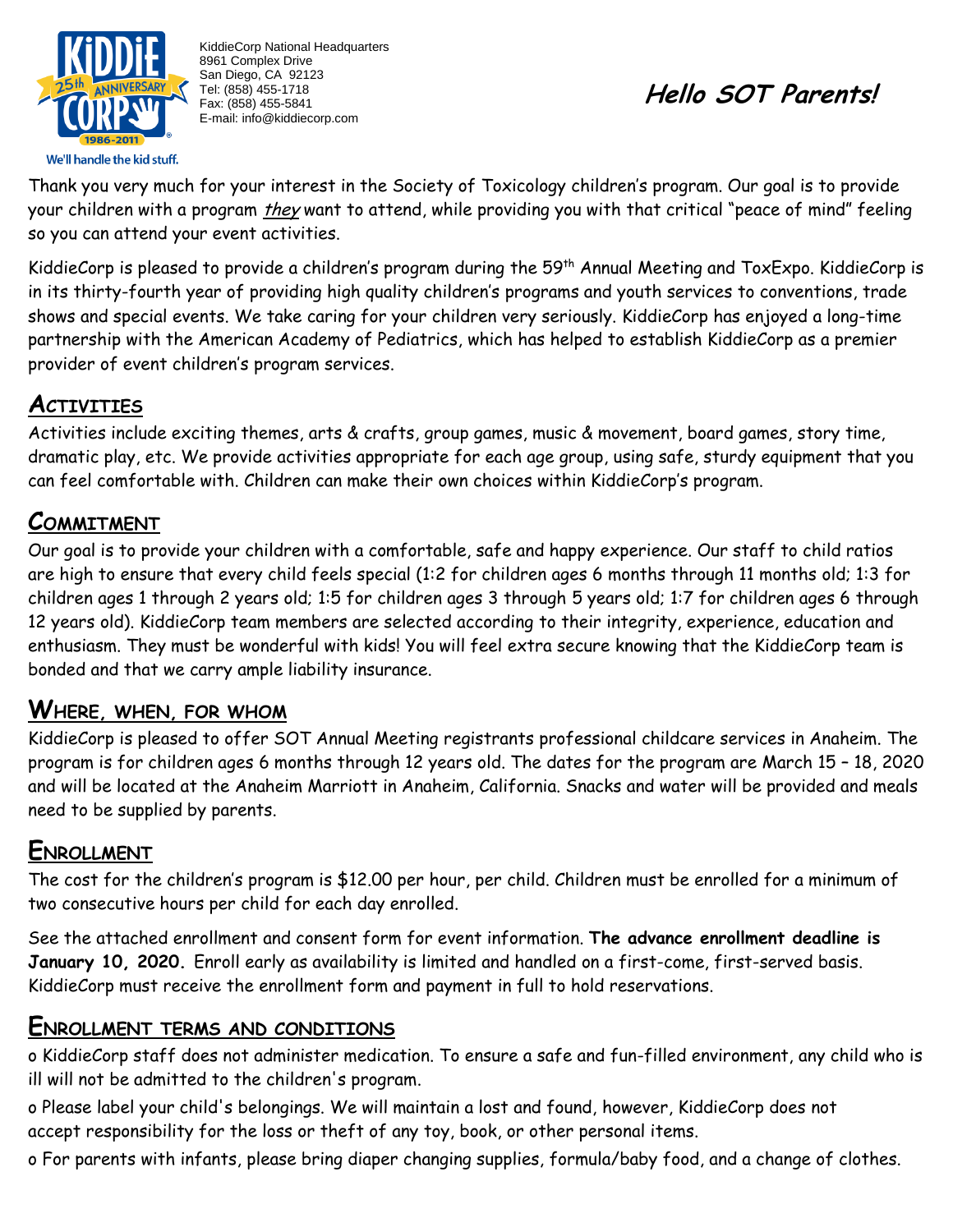### **NEED MORE INFORMATION?**

KiddieCorp is always available to answer any questions. Feel free to contact KiddieCorp by phone at (858) 455-1718 or by e-mail at [info@kiddiecorp.com.](mailto:info@kiddiecorp.com) **You can also enroll on-line at [https://form.jotform.com/KiddieCorp/sotkids.](https://form.jotform.com/KiddieCorp/sotkids)**



Payment in full is required to confirm your enrollment. Although every effort will be made to accommodate late or on-site registrants, there is no guarantee that KiddieCorp can accept children unless they are pre-enrolled. Please make sure to bring a photo ID with you to the children's program. A photo ID will be required for checkin and check-out of children. We will have you complete a consent form when you arrive at the children's program.

# **The fee is \$12.00 per hour, per child.**

### **KiddieCorp accepts MasterCard, Visa, American Express, checks and money orders (in U.S. dollars only.)**

Cancellations must be made to KiddieCorp prior to February 17, 2020 for a full refund. Cancellations made after that date will be subject to a 50% cancellation fee. Once the program has begun, no refunds will be issued.

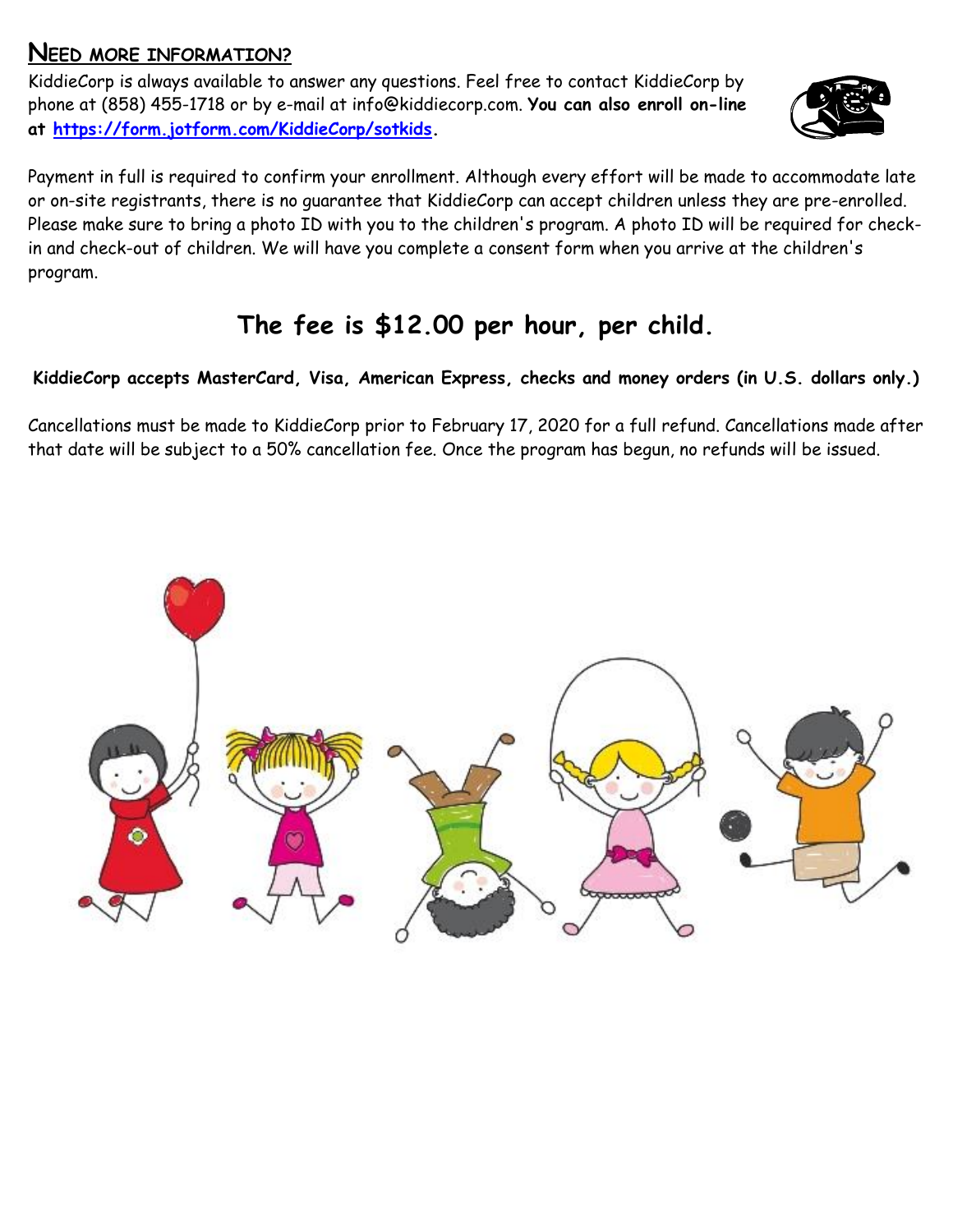#### *CHILDREN'S PROGRAM ENROLLMENT FORM*

*- Society of Toxicology* ⚫ *March 15 – 18, 2020 -*

| <b>Parent Info: Last Name</b> | <b>First Name</b> |
|-------------------------------|-------------------|
| E-mail address:               | Phone: $\sqrt{ }$ |

**The pre-enrollment deadline is January 10, 2020.**

|                            | Name(s)                         | Age(s) | <b>Hours Needed</b> |
|----------------------------|---------------------------------|--------|---------------------|
| Sunday, March 15           |                                 |        |                     |
| 7:30am - 5:00pm            |                                 |        |                     |
|                            | $3 \t -$                        |        |                     |
| <b>Monday, March 16</b>    |                                 |        |                     |
| 7:30am - 5:00pm            |                                 |        |                     |
|                            | $3 \t -$                        |        |                     |
| <b>Tuesday, March 17</b>   |                                 |        |                     |
| 7:30am - 5:00pm            |                                 |        |                     |
|                            | $3 \qquad \qquad \qquad$        |        |                     |
| <b>Wednesday, March 18</b> |                                 |        |                     |
| 7:30am - 5:00pm            | 2 and $\overline{\phantom{a}1}$ |        |                     |
|                            | 3                               |        |                     |

Check here if your child(ren) has any special needs under the Americans with Disabilities Act. We will contact you.

| TOTAL FEE: \$12.00 per hour per child x $\mu$ of Children x $\mu$ of Hours = \$ |                                                                       |
|---------------------------------------------------------------------------------|-----------------------------------------------------------------------|
| Credit Card*: _______ _______ _______ _____                                     | $\mathsf{Exp.} \qquad / \qquad \mathsf{VPN:}$                         |
| <b>Check: Payable to KIDDIECORP</b>                                             |                                                                       |
| Send completed forms & payment to:<br>-US Dollars Only-                         | KiddieCorp/SOT<br>8961 Complex Drive                                  |
| *Visa, MasterCard or American Express                                           | San Diego, CA 92123<br>Fax: 1-858-455-5841 (credit card payment only) |